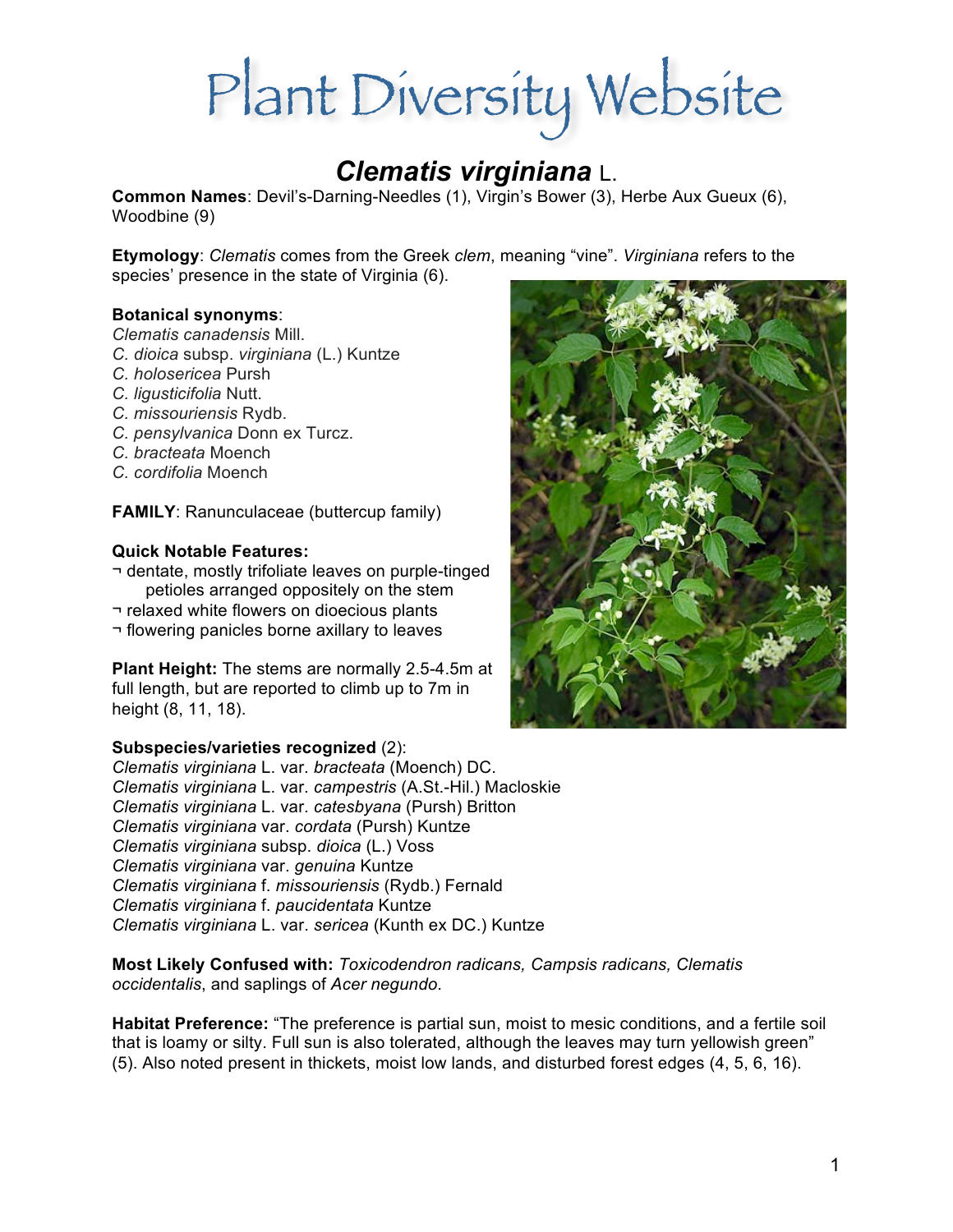**Geographic Distribution in Michigan:** *C. virginiana* is found in most of Michigan's counties with fifteen exceptions scattered sporadically through the lower and upper peninsulas (1).

**Known Elevational Distribution:** A survey in the Adirondack Mountains of New York found *C. virginiana* growing to elevations of 900m (14).

**Complete Geographic Distribution:** Native to the Midwestern United States, *C. virginiana* is found in the United States from North Dakota south to Texas and every state eastward (1, 4). It

is also recorded as a rare species in Manitoba, Canada (15).

**Vegetative Plant Description:** This perennial plant has glabrous to moderately pubescent stems that climb and sprawl, becoming woody with age. The bark is purplish gray and ridged. The leaves are opposite and compound (occasionally simple), with 3-5 leaflets per leaf (including a terminal leaflet). These leaflets have serrate-dentate margins and are sometimes lobed. Their shape is ovate to lanceolate with glabrous to sparse pubescence above and silky pubescence below. Each leaflet is approximately 5-7cm long and 2-4cm wide, borne on a petiolule that is <1cm long. The petioles and



petiolules are purplish and pubescent. The plant is noted to support itself by means of its long petioles (4, 5, 7).

**Climbing Mechanism**: "Climbs by twisted leaf-stems", which we interpret as petioles and petiolules (10).

**Flower Description:** The fragrant flowers are borne in dense axillary panicles, with "each division of the panicle subtended by a pair of small foliaceous bracts" (4). The pedicels and peduncles are pubescent. The pistillate and staminate flowers are both apetalous and bear four

pubescent, white sepals, 6-12mm long and ca. 4mm across. The staminate flowers have 30- 50 stamens with glabrous white filaments that are + 8mm long and pale yellow anthers, 0.6- 1.5mm long. The pistillate flowers have sterile stamens and 40-70 pistils (4, 5, 6, 7, 18).

**Flowering Time:** In Missouri, *C. virginiana* flowers from July to September (4). It remains flowering in southern Michigan as late as the third week of September (pers. obs., RJB).

## **Pollinator:** The nectar of the staminate



flowers attracts flies, wasps, and Halictid bees (5). No information was found for the pistillate flower.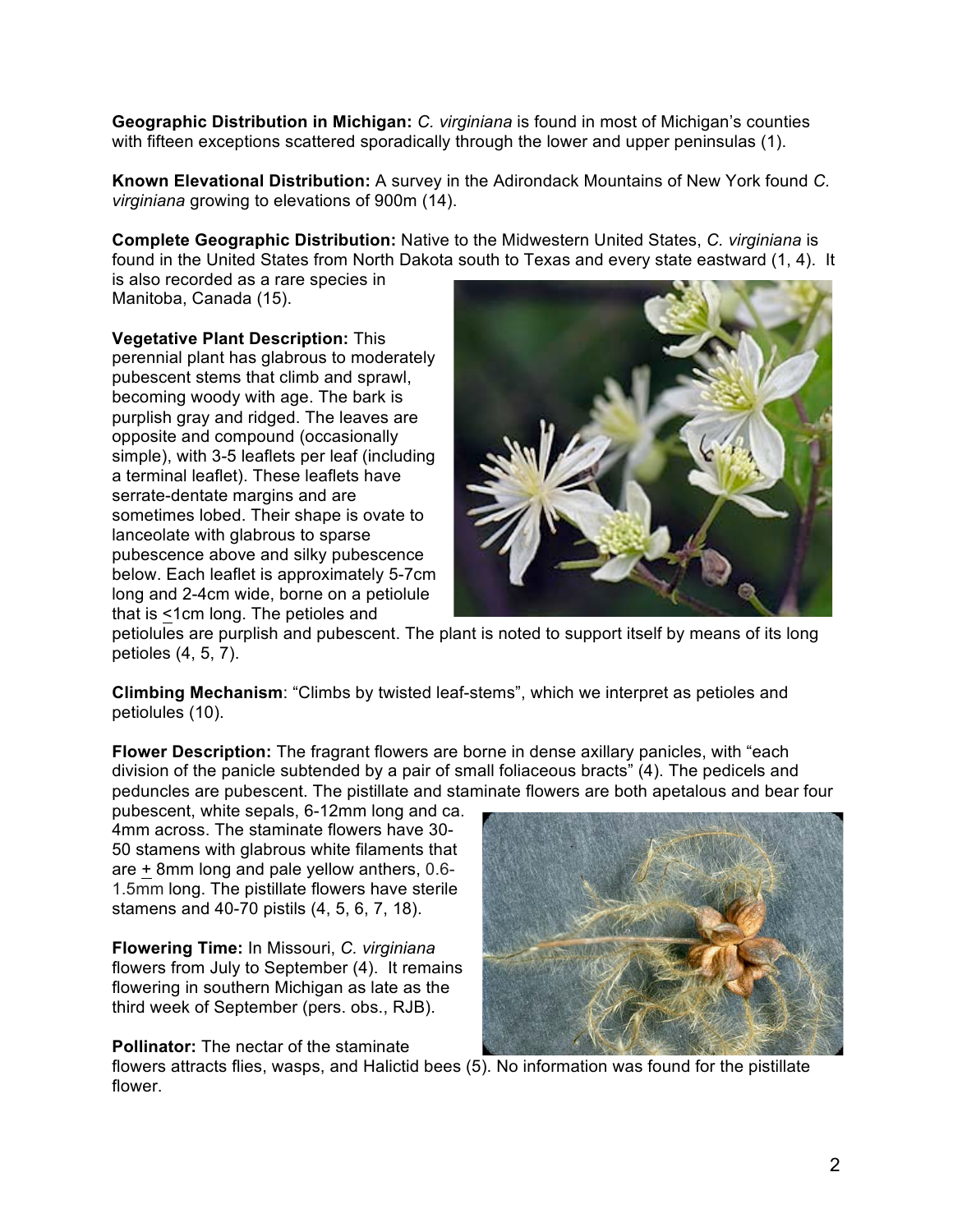**Fruit Type and Description:** The fruit is a flat achene, bronze-brown to gray-brown, pilose to

hirsute,  $2.5 - 3.5 \times 1.5$ mm. The flexuous style is persistent and plumose, 2.5-5cm long. The achenes are born in a globose head (6, 7, 8, 11).

**Seed Description:** No description found, but dispersed carpels (achenes) retain the plumose style and are likely dispersed by wind (see image of dispersed single seeded fruits).

**Dispersal Syndrome:** No authoritative description was found, although presumably the hirsute style topping the achene facilitates wind-dispersed.



**Distinguished by**: Although they both have leaves with three leaflets borne on purplish-red petioles, *C. virginiana* can be distinguished from *Toxicodendron radicans* because the virgin's bower bears opposite leaves. Furthermore, leaves of *T. radicans* are thicker and generally larger.

Saplings of *Acer negundo* are superficially similar to *C. virginiana*, but *Acer* saplings are

much more upright and do not use their petioles to climb. *Campsis radicans, like C. virginiana,* has opposite compound leaves. The leaves of *C. radicans*, however, have +/- 11 leaflets per leaf as opposed to *C. virginiana*'s 3-5. Furthermore, the flowers of *C. radicans* are red and trumpetlike (not white and downy), and the fruit is a green capsule.

*C. occidentalis* may be distinguished from *C. virginiana* 



by the leaflets and flowers. *C. virginiana has* white, relaxed sepals that expose the floral parts, and *C. occidentalis* has pink sepals that enclose the floral parts. In addition, the leaflet margins of *C. occidentalis* are generally entire, as opposed to serrate or dentate in *C. virginiana*. The petioles of *C. occidentalis* also lack the purple tinge of those of *C. virginiana.* 

**Other members of the family in Michigan:** *Clematis* (2), *Aconitum* (1), *Actaea* (3), *Anemone* (5), *Aquilegia* (2), *Caltha* (1), *Consolida* (2), *Coptis* (1), *Delphinium* (1), *Enemion* (1), *Helleborus* (1), *Hepatica* (1), *Hydrastis* (1), *Nigella* (1), *Pulsatilla* (1), *Ranunculus* (18), *Thalictrum* (5) (1)

**Ethnobotanical Uses:** The Cherokee used this species as an infusion to treat backache, kidney pain, queasiness, and venereal sores, as well as in ceremonial medicine or to induce strange dreams (15).

**Phylogenetic Information**: According to Missouri Botanical Garden's Angiosperm Phylogeny website, "Ranunculaceae are a classic example of a 'famille par enchaînement', nothing in particular holding them together, but recent work suggests that it is largely monophyletic." Within the order Ranunculales, the family is closely related to Berberidaceae and Menispermaceae. Ranunculales is placed within the Eudicots (13).